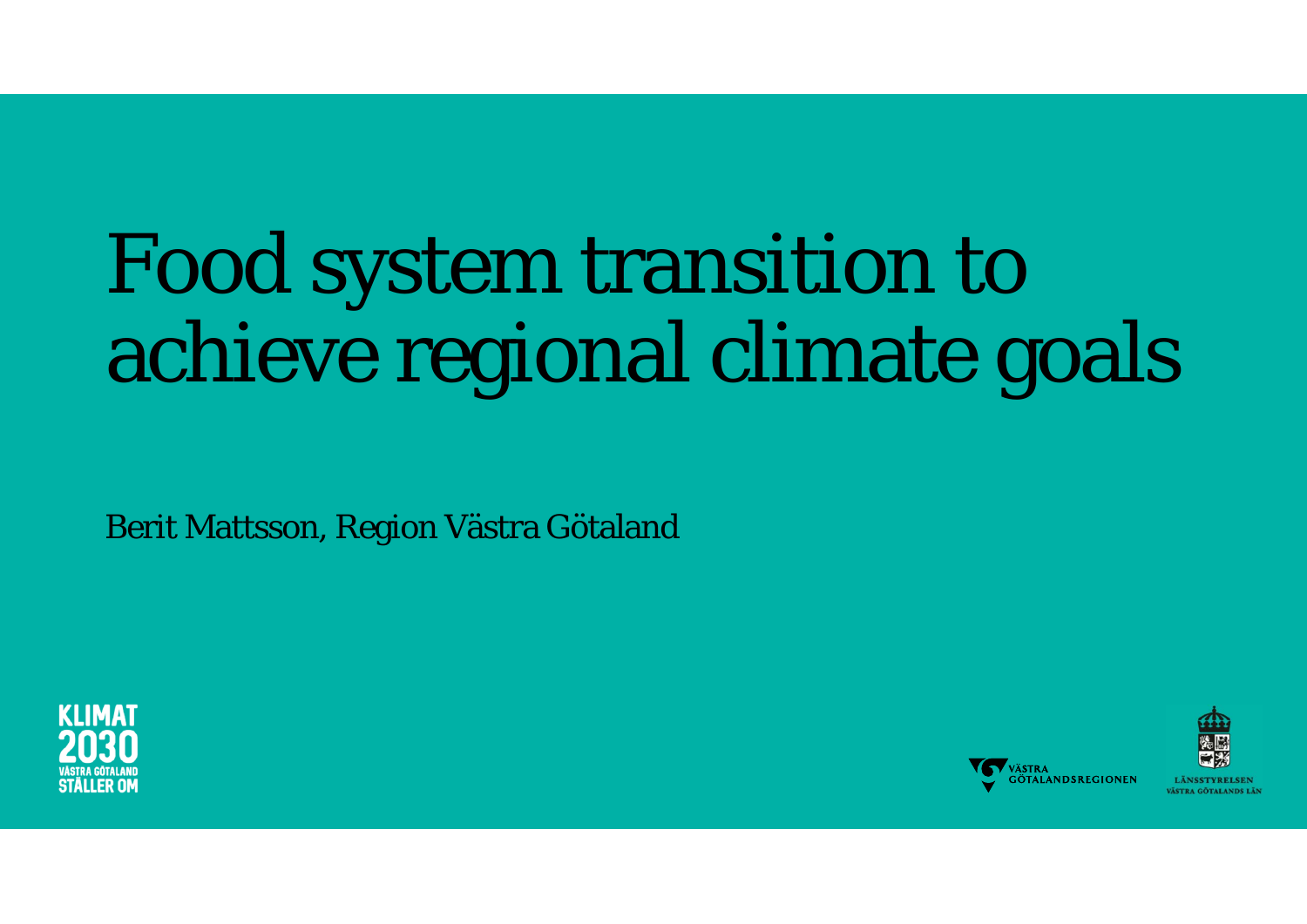### **Climate Goals in Västra Götaland**



Greenhouse gas emissions in Västra Götaland should be reduced by **80 percent**  (compared with levels in 1990).



Greenhouse gas emissions caused by the consumption of the residents in VästraGötaland, no matter where in the world they occur, should be reduced by **30 percent**  (compared with levels 2010).





**LÄNSSTVRELSEN** VÄSTRA GÖTALANDS LÄ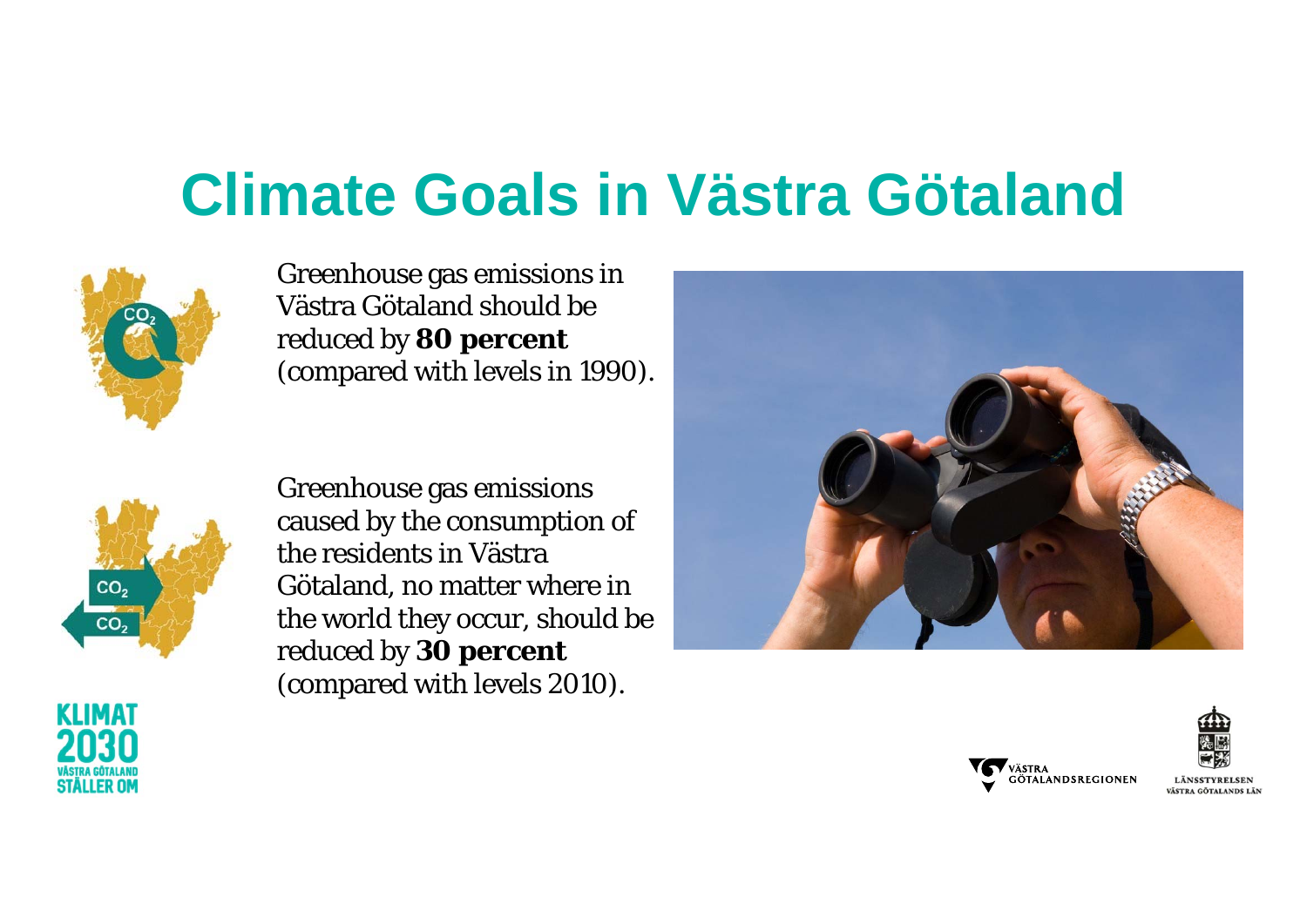

### **Climate smart and healthy food**

- •Promote sustainable agriculture
- •• Reduced food waste
- More vegetarian food on the plate





LÄNSSTYRELSEN VÄSTRA GÖTALANDS LÄN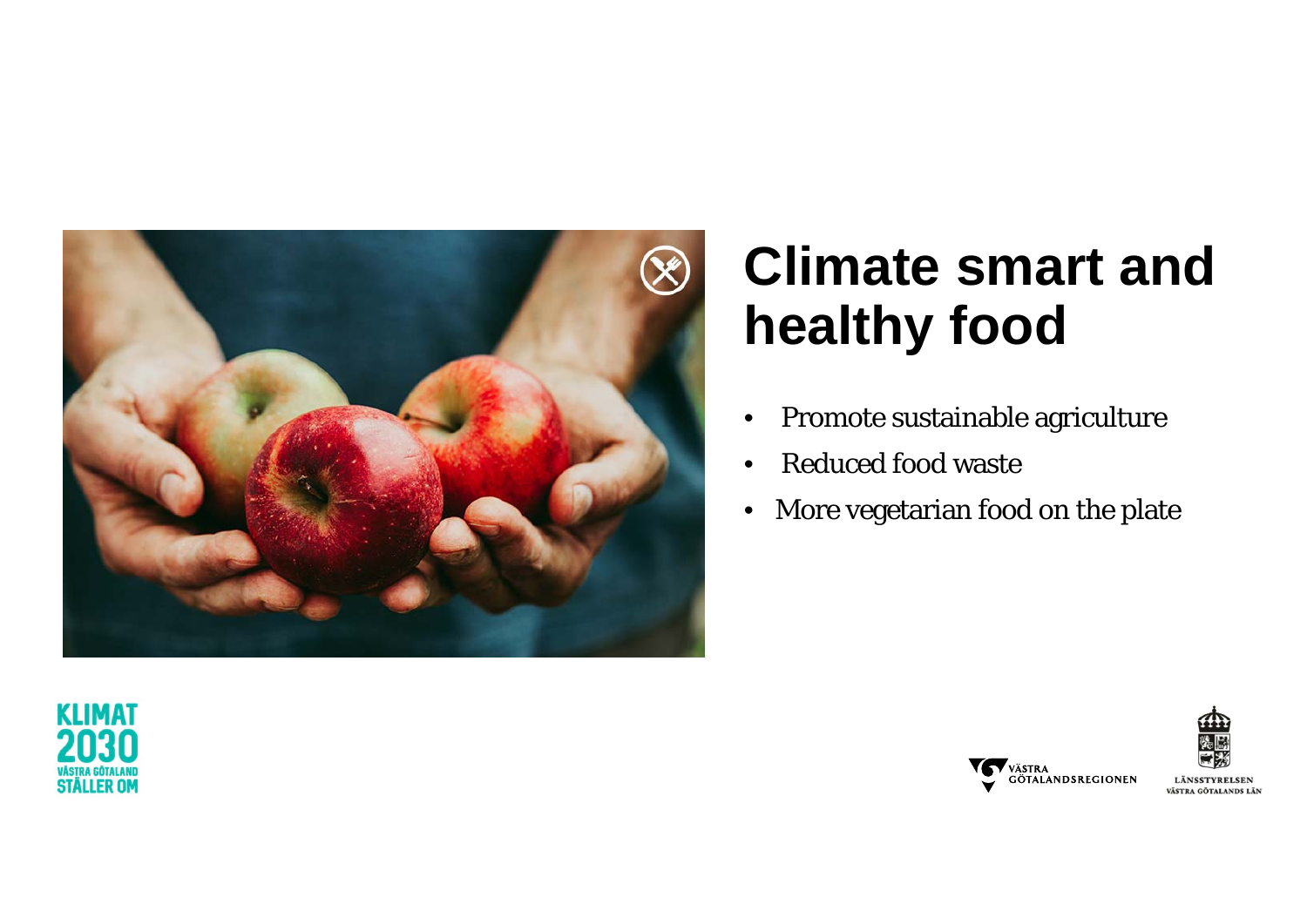### **It is possible to achieve the consumption goal**



Climate footprint from food per person and year, ton CO2e

LÄNSSTYRELSEN VÄSTRA GÖTALANDS LÄN

**GÖTALANDSREGIONEN**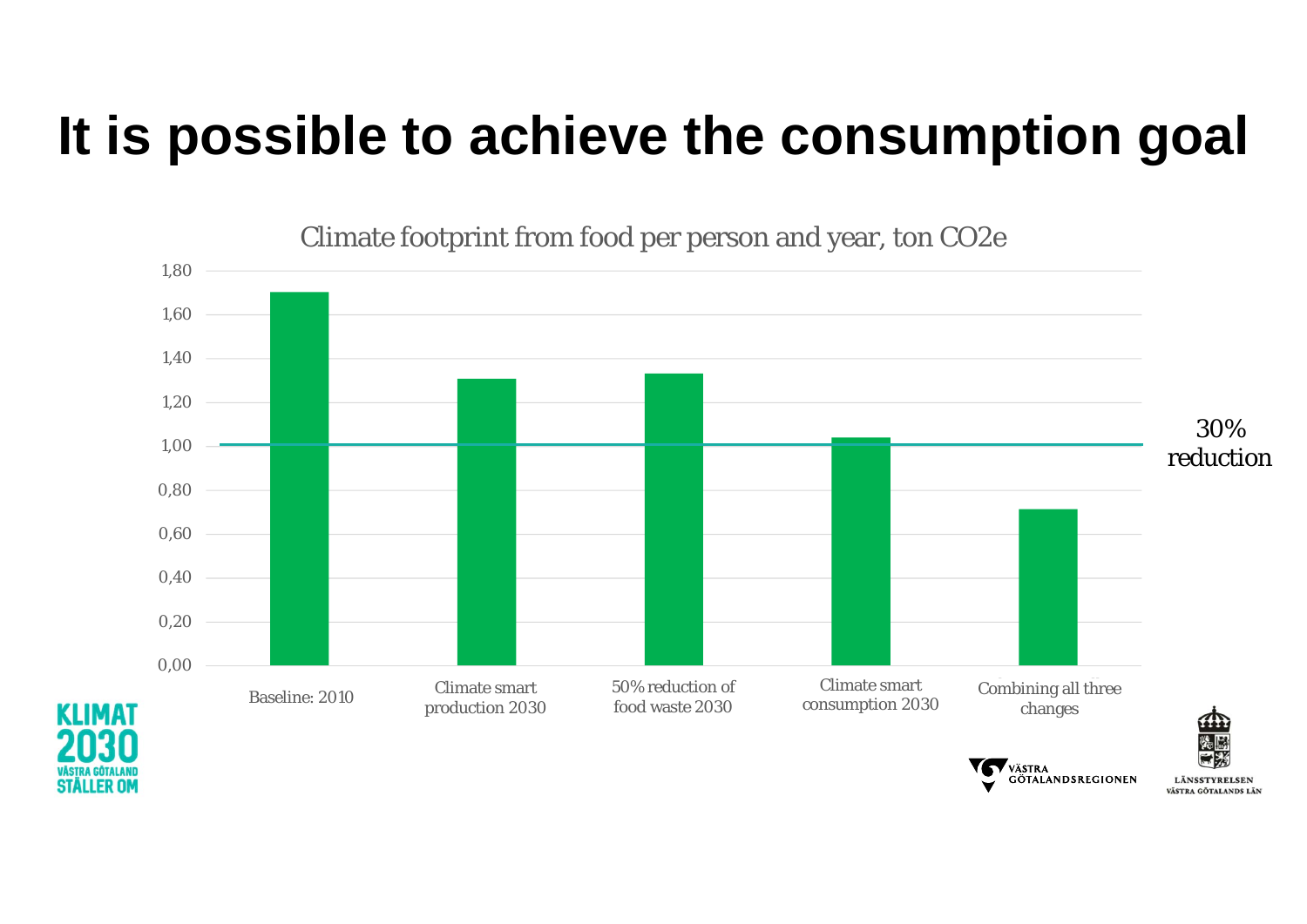## **Promote sustainable agriculture**





LÄNSSTYRELSEN VÄSTRA GÖTALANDS LÄN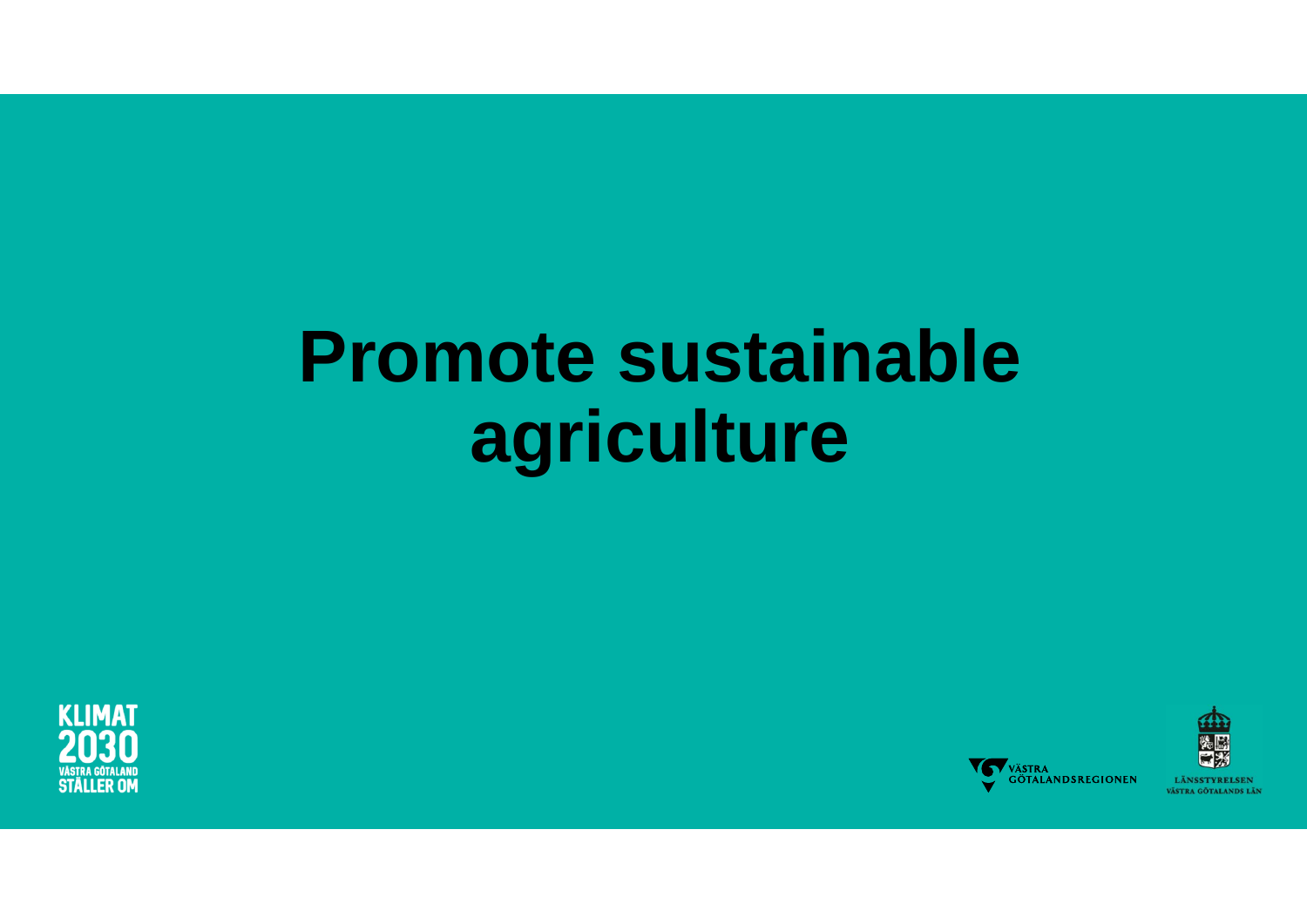#### Milk production – example of improvement potential



**Climate impact from milk (kg CO2e/kg milk)**

Important factors in order to reduce the climate impact:

- •High milk yield
- •Efficient feed production
- $\bullet$ Covered manure storage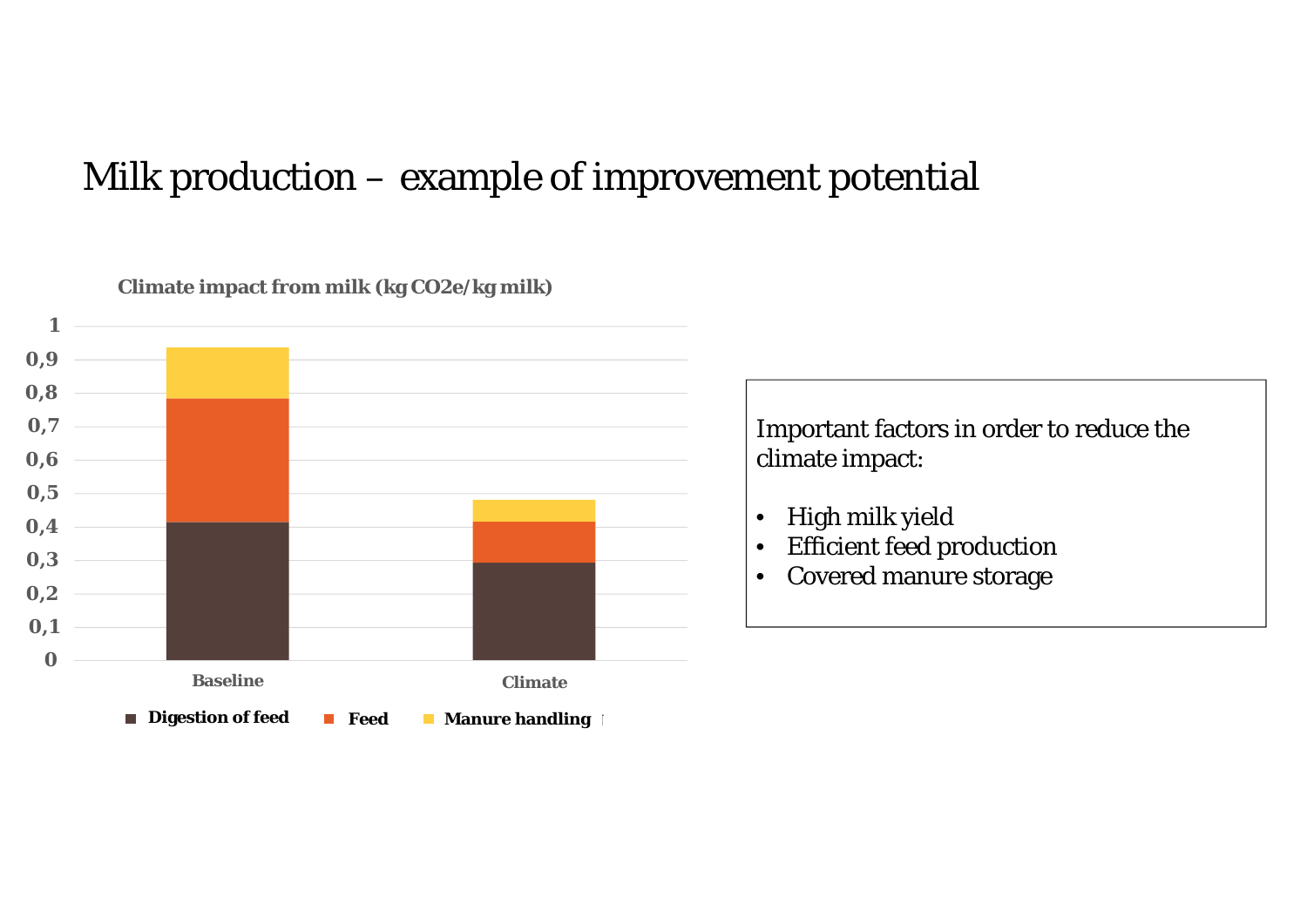## **Food waste**





発展 LÄNSSTYRELSEN VÄSTRA GÖTALANDS LÄN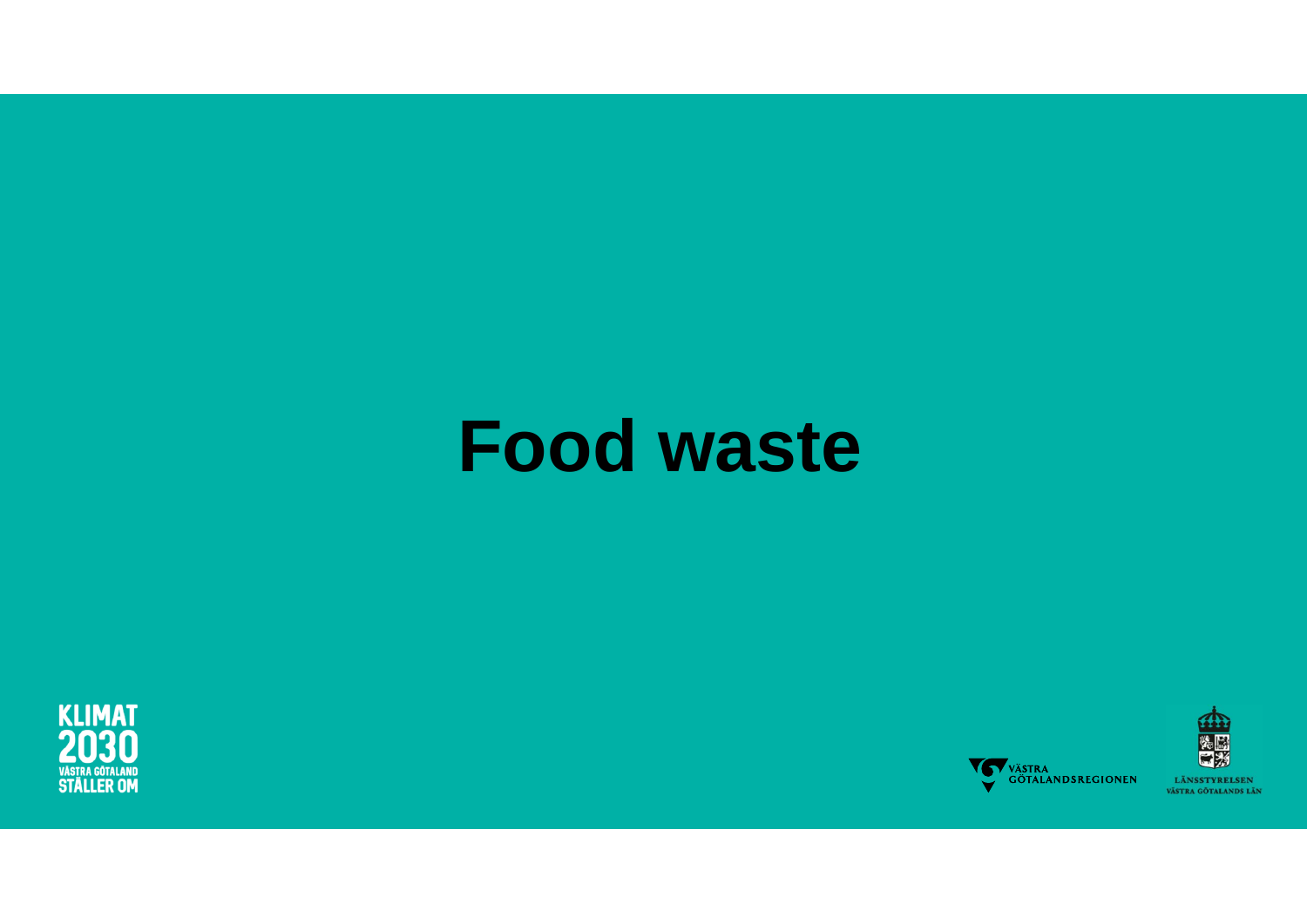

Source: Naturvårdsverket 2016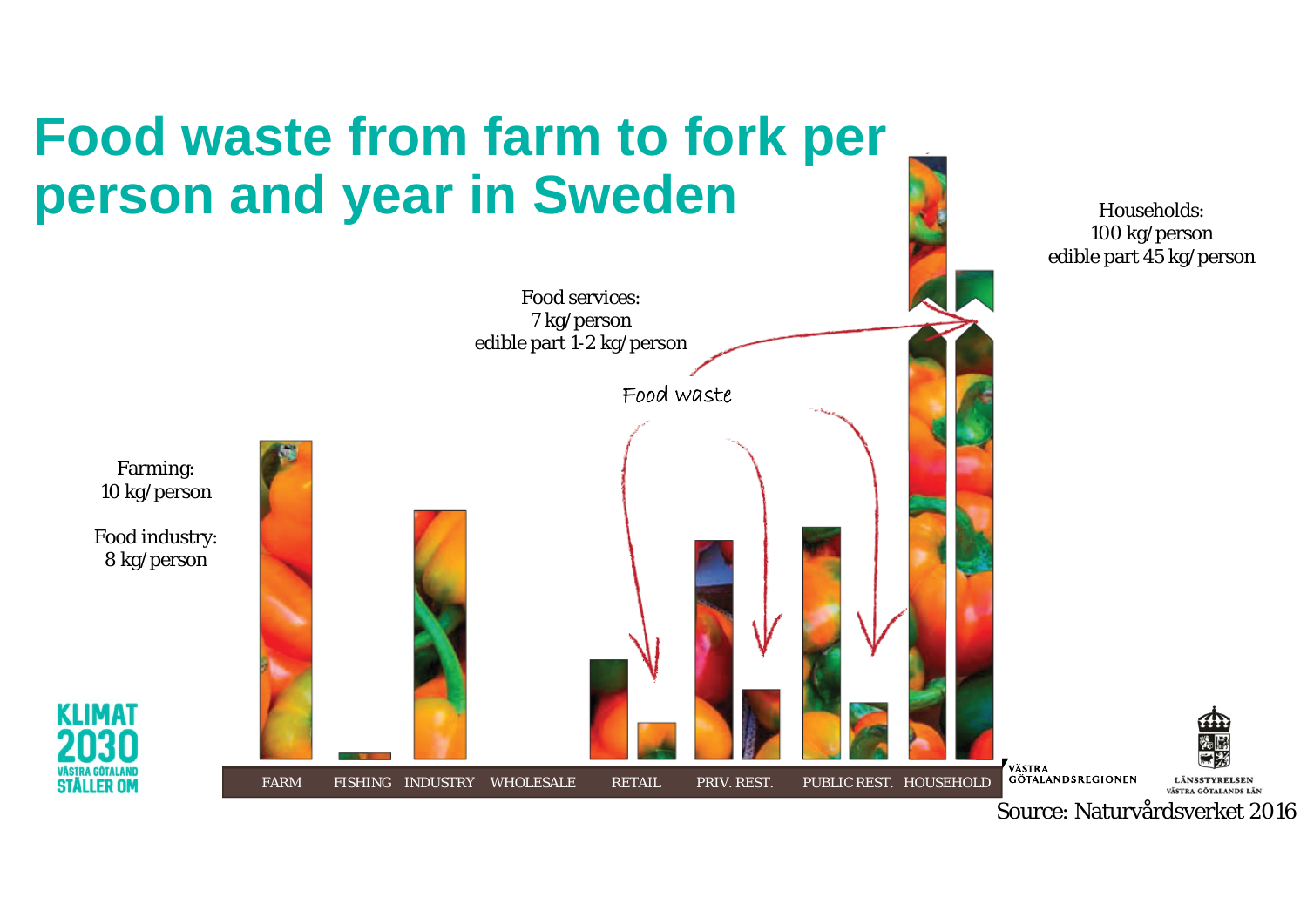# **More vegetarian food on the plate**





**LÄNSSTVRELSEN** VÄSTRA GÖTALANDS LÄN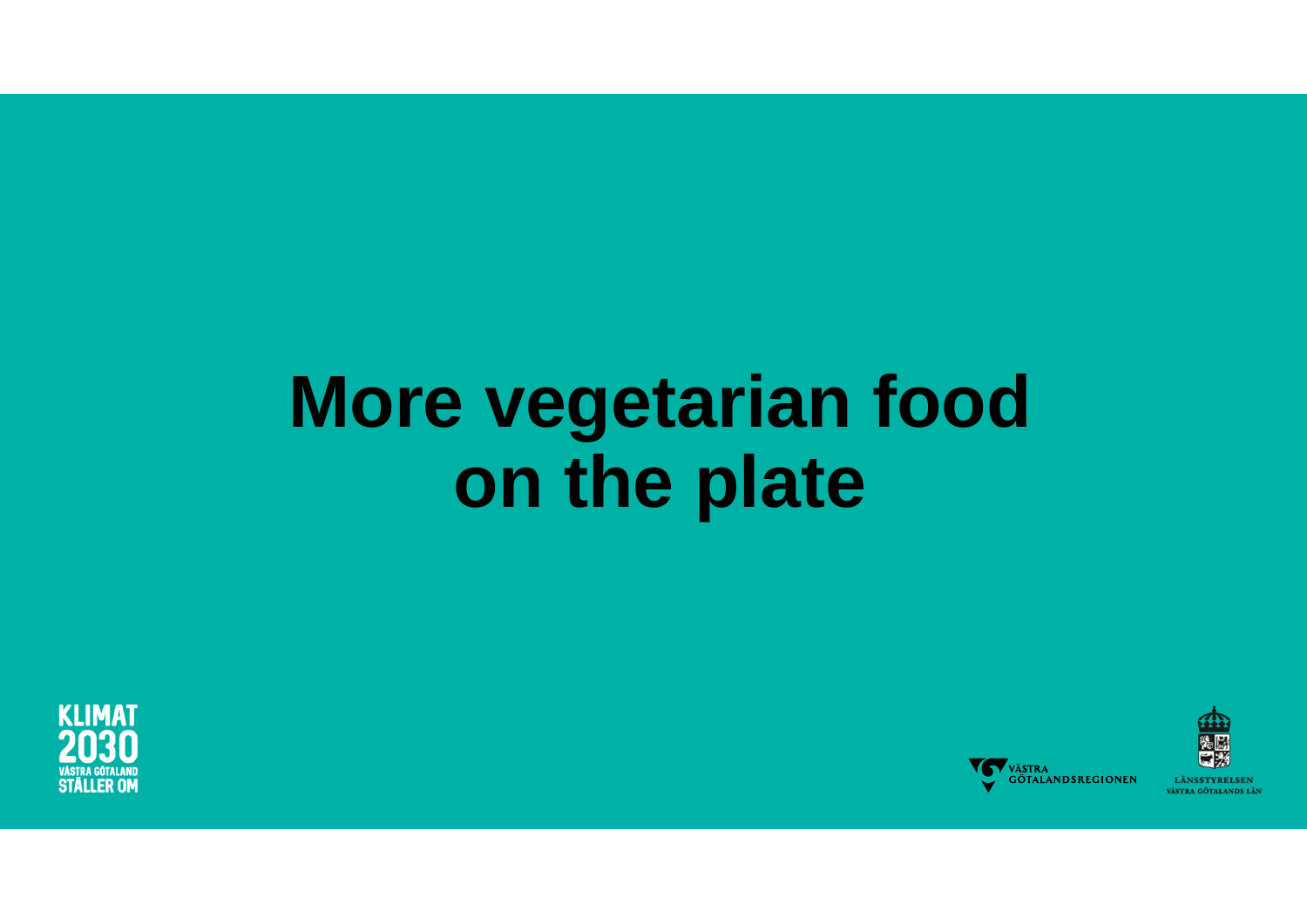### **Training**

- **Web training (e-learning)**
- **Practical training in vegetarian cooking**







LÄNSSTYRELSEN VÄSTRA GÖTALANDS LÄN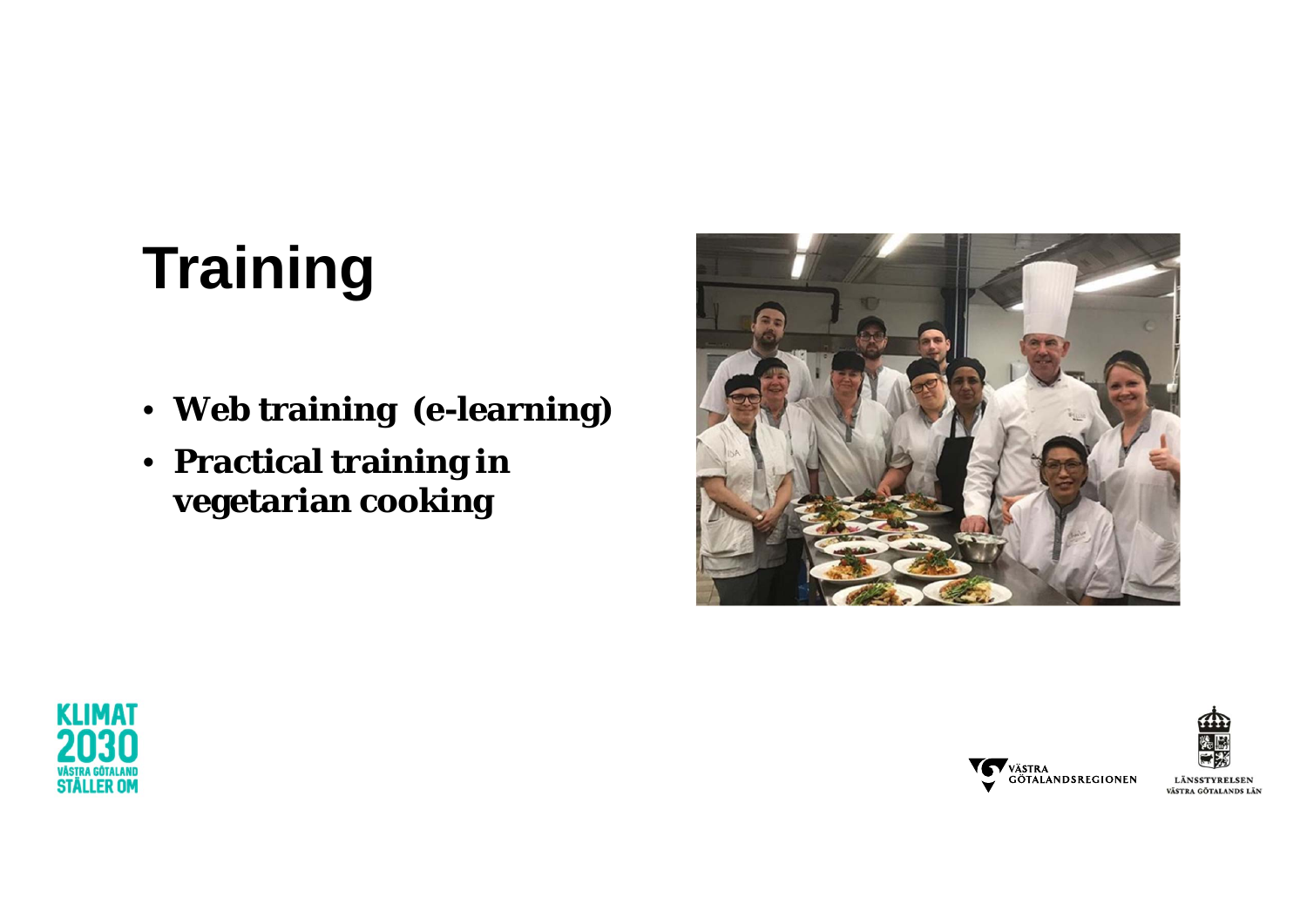#### **TARGET GROUPS**

### • **Public meals**

Meet people early in life

### • **Food stores**

Link to the households & large flows (>80%)

#### • **Farmers**

Promote climate smart products and production methods

#### • **Private restaurants & cafés**

**Trendsetters** 





Foto: Johan Wingborg för Skolmatsakademin Foto: Lighthaus Industrial Design